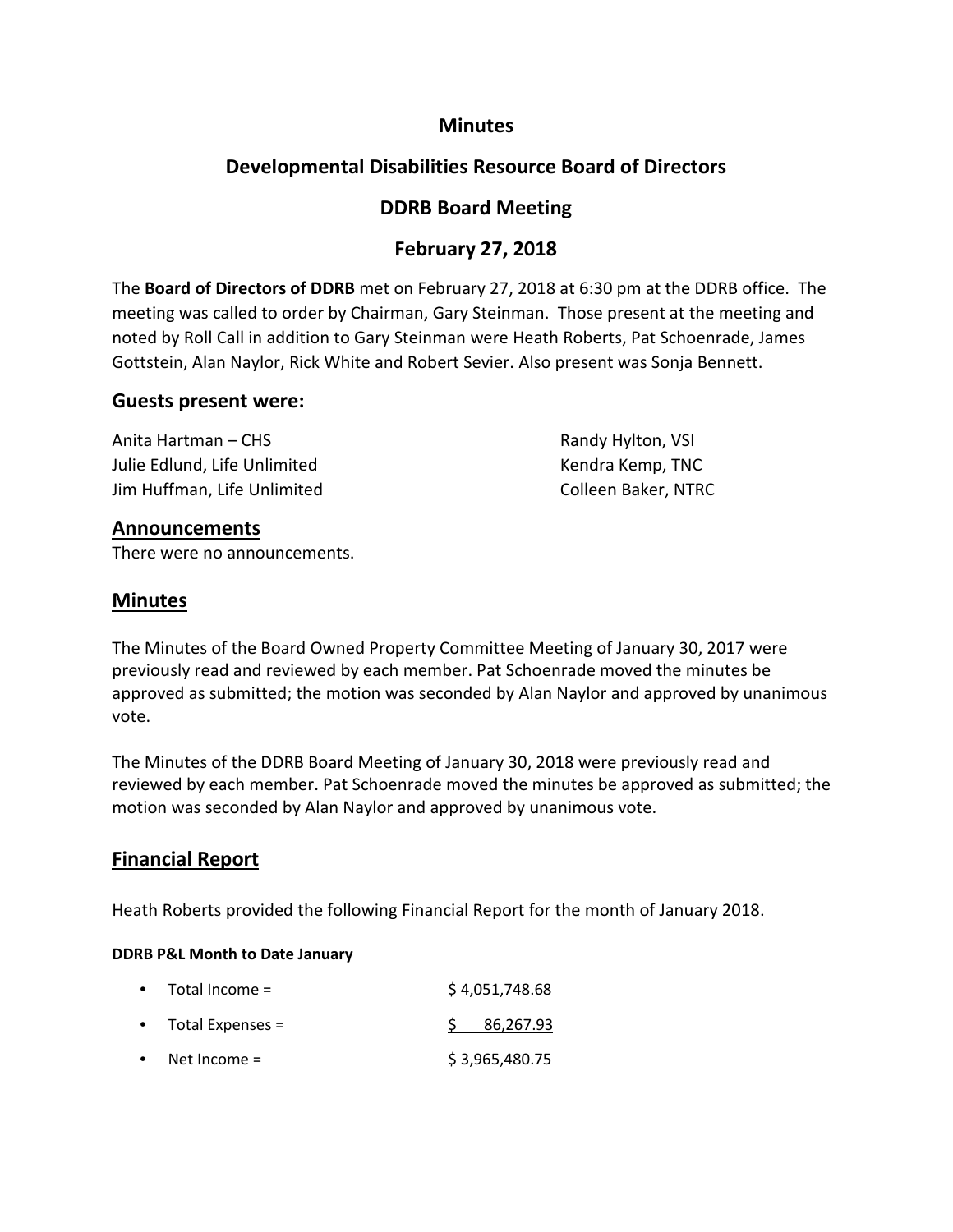### **DDRB Balance Sheet January**

| Total Checking & Savings =     | \$8,209,819.86  |
|--------------------------------|-----------------|
| Total Fixed Assets $=$         | \$2,014,999.53  |
| Total Assets =                 | \$10,224,819.39 |
| Total Fund Balance =           | \$6,252,951.38  |
| Net Income $=$                 | \$3,965,480.75  |
| Total Equity =                 | \$10,218,432.13 |
| Total Liabilities and Equity = | \$10,224,819.39 |

### **TCM P & L Year to Date January**

| $\bullet$ Total Income =   | \$126,865.60 |
|----------------------------|--------------|
| $\bullet$ Total Expenses = | 243.52       |
| • Net Income $=$           | \$126,622.08 |

### **TCM Balance Sheet January**

| Total Checking & Savings =     | \$1,876,194.76 |
|--------------------------------|----------------|
| Total Assets =                 | \$1,876,194.76 |
| Net Income $=$                 | \$1,876,194.76 |
| Total Liabilities and Equity = | \$1,876,194.76 |
| Total Fixed Assets =           | \$2,014,999.53 |
| Total Assets $=$               | \$6,254,741.30 |
| Total Fund Balance =           | \$5,900,580.49 |
| Net Income =                   | \$352,355.89   |
| Total Equity =                 | \$6,252,936.38 |
| Total Liabilities and Equity = | \$6,254,741.30 |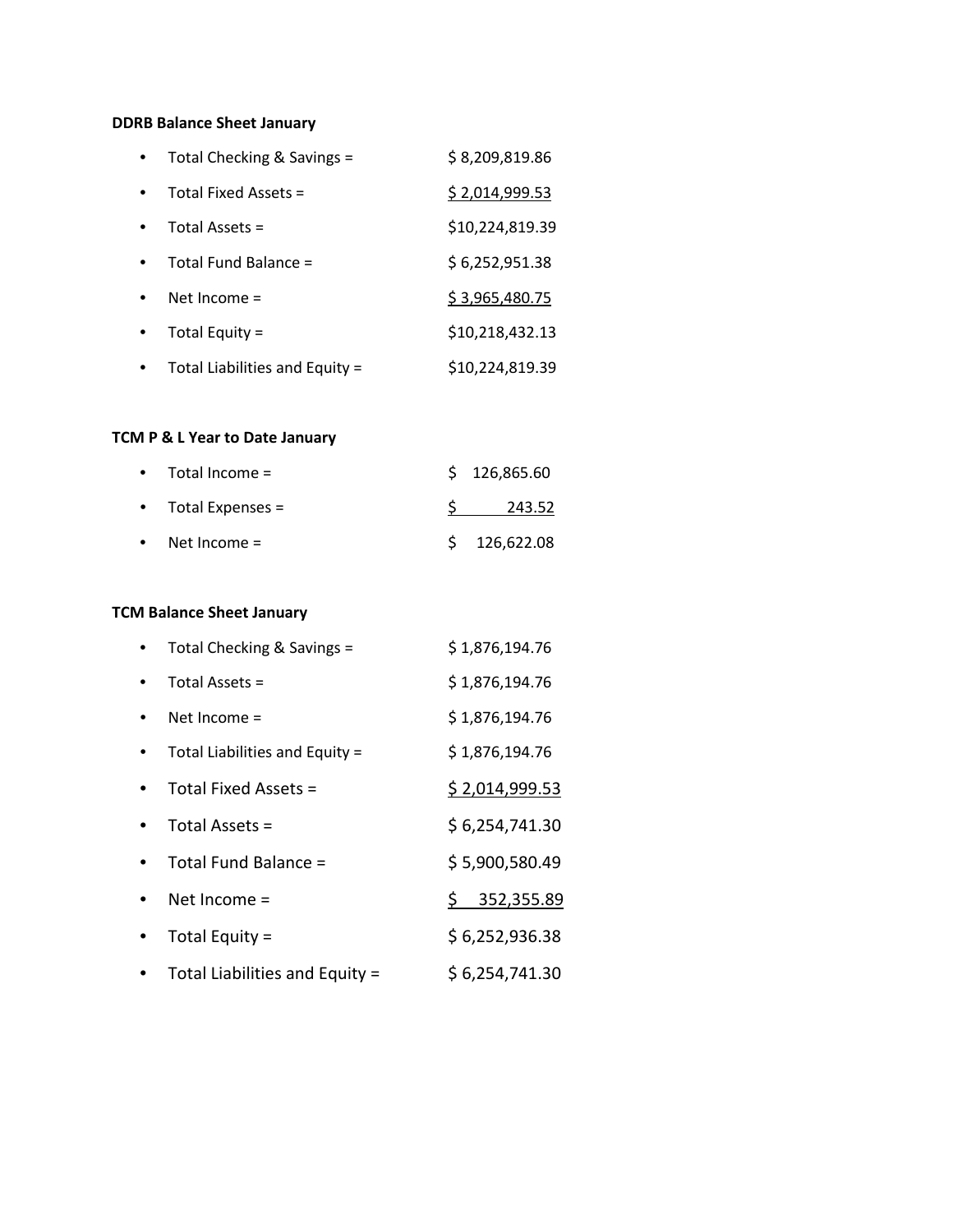**RECAP of Short and Long-Term Investments – January 31, 2018**

- DDRB
- (GL1154) Long Term CD's
- **Total Balance = \$2,673,000**
- (GL1155) Short Term CD's
- **Total Balance = \$4,237,000**
- **Interest Earned YTD = \$3,135.63**
- •
- TCM
- Long Term Investments
- **Total Long-Term Investment Balance= \$1,487,000**
- **Total Interest YTD = \$571.00**

Pat Schoenrade moved the Financial Report for January be approved. With a second from Alan Naylor, the board voted in favor of approval.

## **Administrative Directors Report**

Sonja reported the following:

MEHTAP Gran Request for State Fiscal Year 2019 has been submitted. We submitted a request for \$25,000. We received a grant for \$18,056 for SFY 2018.

She also reported that the 2018 audit is in process. The auditors have received all the files they requested. In addition, they have been on premise and inspected all the physical files they wanted to review. She said that they planned to have the audit completed and ready for presentation to the board at the March board meeting.

## **Executive Committee**

Gary Steinman reported the following for the Executive Committee:

**2018 Committee Assignments–** We reviewed the information submitted by each board member for their committee preferences and have assigned members to committees as follows:

Executive Committee:

Gary Steinman, Chairman; Heath Roberts, Vice Chairman; Stephen Elliott, Secretary and Thomas Bradley, Treasurer

Finance Committee: Thomas Bradley, Chairman; Gary Steinman, Stephen Elliott, Rick White and James Gottstein

Services Committee: Pat Schoenrade, Chairman; Robert Sevier, Alan Naylor and Steve Elliott

Board Owned Property Committee: Alan Naylor, Chairman; Rick White and James Gottstein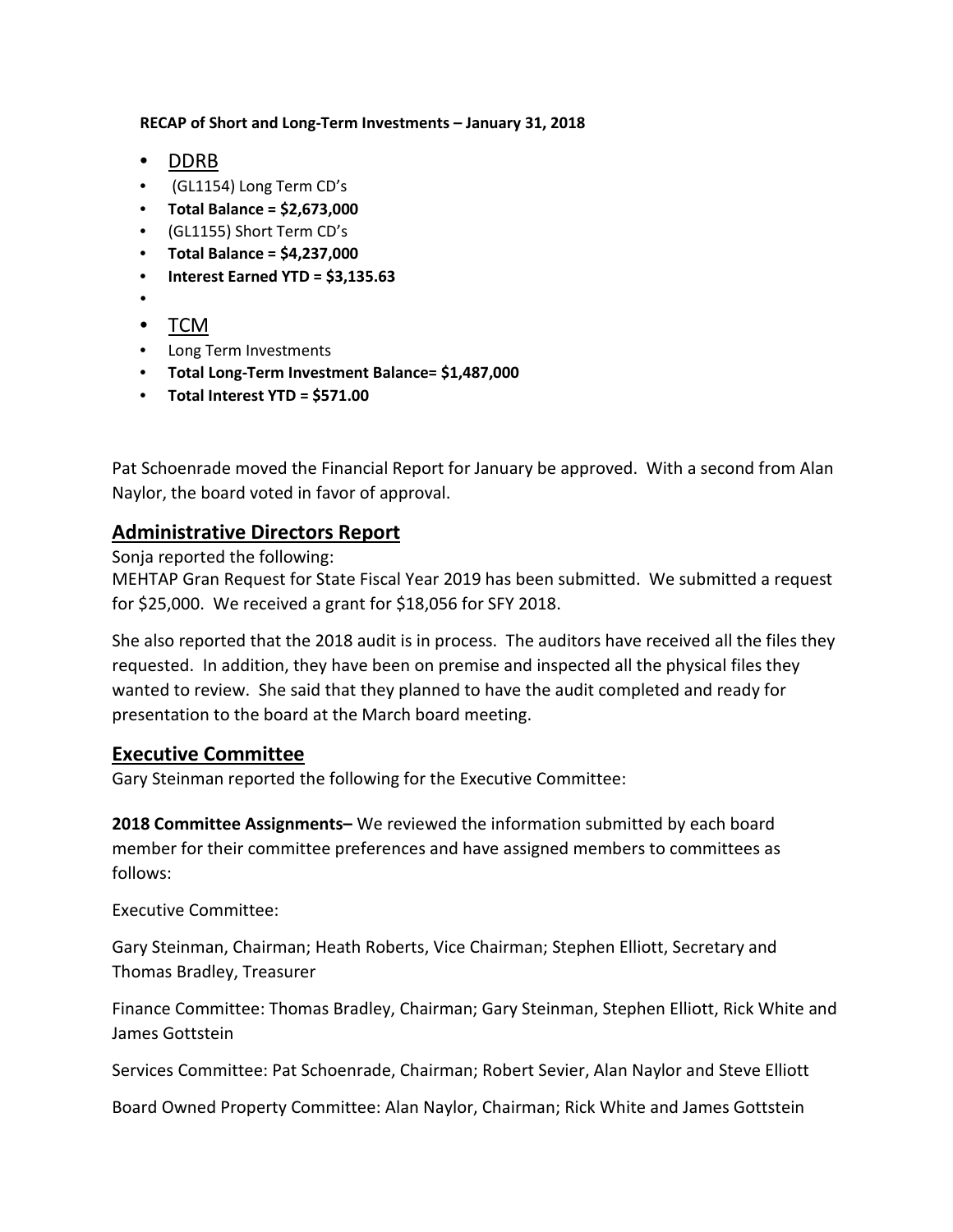Long Range Planning Committee: Heath Roberts, Chairman; Pat Schoenrade, Alan Naylor and Robert Sevier

**Life Unlimited Group Home Agreement** – Gary advised that he had worked with counsel for Life Unlimited on an agreement relative to the group homes in which DDRB has a significant financial investment. The agreement, which will be filed with the county clerk for each property, states that should Life Unlimited change the purpose of their organization, designated use of the property, become insolvent, etc. that DDRB has the first right of refusal to purchase that property for \$100. The members of the board agreed that this was satisfactory. Julie Edlund was given the approval to move forward with filing the first document on the property which will replace "Flora House".

**Preferred Family Healthcare** - Gary informed the board that per board vote, no funding would be made available for Preferred Family Healthcare for calendar year 2018. He further instructed Tom and Sonja to update the budgets and resubmit them to the county.

**Targeted Case Management Contracts** – Gary informed the board that we have received the new/amended contracts from the Department of Mental Health (DMH) and those are currently under review and will be presented to the board at a later date for approval.

### **Services Committee**

Pat Schoenrade said that the she plans to work with Sonja to develop a strategic plan for the Services Committee for the coming year and will have a report for the board next meeting.

## **Finance Committee**

No Report

## **Long Range Committee**

No Report

## **Board Owned Property Committee**

Alan Naylor had the following items to submit for approval by the Board. All items were approved prior by the Board Owned Property Committee.

Request to approve an invoice for pest control from Orkin in the amount of \$1700. He explained that an invasive insect had been discovered on February 16 in the building which required immediate attention. Sonja had telephoned Alan Naylor and advised that she was contacting Orkin to attend to the situation immediately. Pat Schoenrade motioned that the invoice be approved for payment with a second from Gary Steinman. The members present unanimously approved.

The Electrical Surge Suppressor connected to the main breaker for the HVAC units is not working properly. Jason Kuhlman contacted DC Electric who recently installed a breaker. He provided a bid of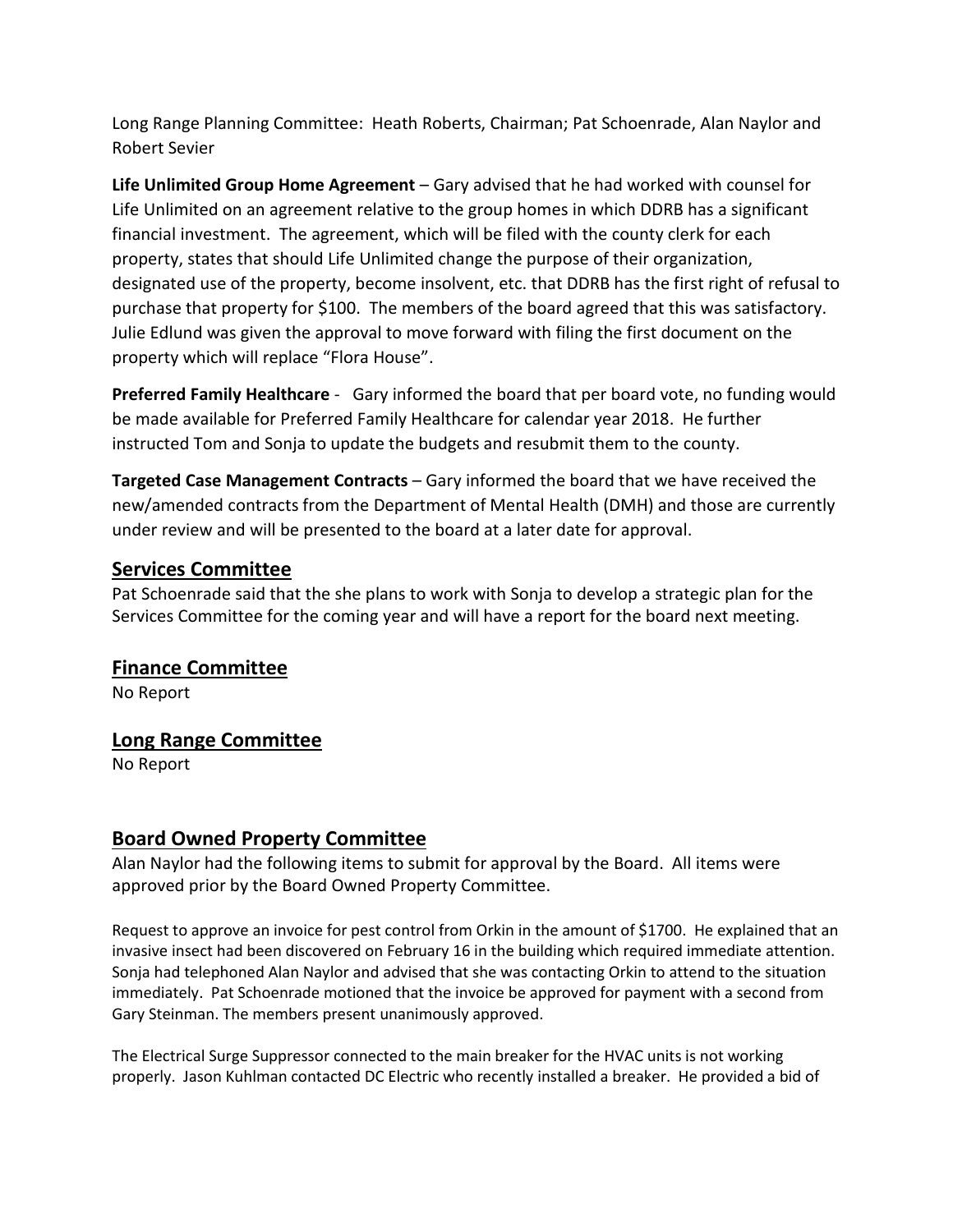\$1735 to purchase and install the surge suppressor. Pat Schoenrade motioned for approval with a second from Rick White. The members present unanimously approved.

The next item of discussion was the ductwork in the Kent Street building relative to HVAC #8. There has been an on-going problem with heating and cooling the offices serviced by this unit as well as extremely high humidity in the warmer months. With the replacement of units 1-6 and a new maintenance contract with MMC Contractors, Don Tappin with MMC determined the ductwork in that area is creating the problem. The offices on either side of the hallway are ducted to the hallway to be pulled into the return air vents in the hallway, but not by duct. Alan Naylor did a follow up investigation and concurred with these findings. The Committee reviewed three bids for this project. The bid from Joe Lowry was accepted and approved in the amount of \$4400 by the Board Owned Property Committee as the lowest bid with a recommendation of his work from Jason Kuhlman. Gary Steinman motioned for approval with a second from Pat Schoenrade. The members present unanimously approved

Sonja has requested approval to purchase additional office furniture from Scott Rice in the amount of \$985 to equip an additional space for a service coordinator. Pat Schoenrade motioned for approval with a second from Rick White. The members present unanimously approved.

Alan reported that Flora House will be vacated in April with the residents moving to the new group home. Alan suggested that we utilize the previous appraiser to have the property appraised. The Committee agreed to request approval for up to \$2000 for the appraisal. When the time comes to place the house on the market, the Committee suggested that we get the input of three (3) different realtors for listing prices, etc. The Committee will meet again after the appraisal is received to determine the next step in putting Flora House on the market. Heath Roberts motioned that the board approve up to \$2,000 for an updated appraisal on the Flora House with a second from Rick White. The members present unanimously approved.

Alan discussed the many comments we have received on the artwork we have purchased from our consumers. He suggested the board look into supporting our Clay County consumers participating at local festivals such as Gladfest. The Board indicated they were interested in pursuing and supporting. They asked Alan to look into this further and come back with a definitive plan and request.

#### **Targeted Case Management**

Anita Hartman provided a report for targeted case management. She reported that CHS now has 41 full time employees and are serving 1154 consumers. There were 7 newly eligible, 0 transfers in, 7 discharges and 7 transfers out. Medicaid status is at 68.81%.

She provided an update on the CHS United Way Fund Raiser Chili Day. She also highlighted one of our talented artist whose work is on display, Alex Krahenbuhl.

#### **Guest Comments**

**Randy Hylton with Vocations** reported that the sewer project at NKC has been completed.

**Julie Edlund with Life Unlimited** reported that the new home replacement for the Flora House is on schedule to be move in ready by March 19. They plan to have an open house on April 12